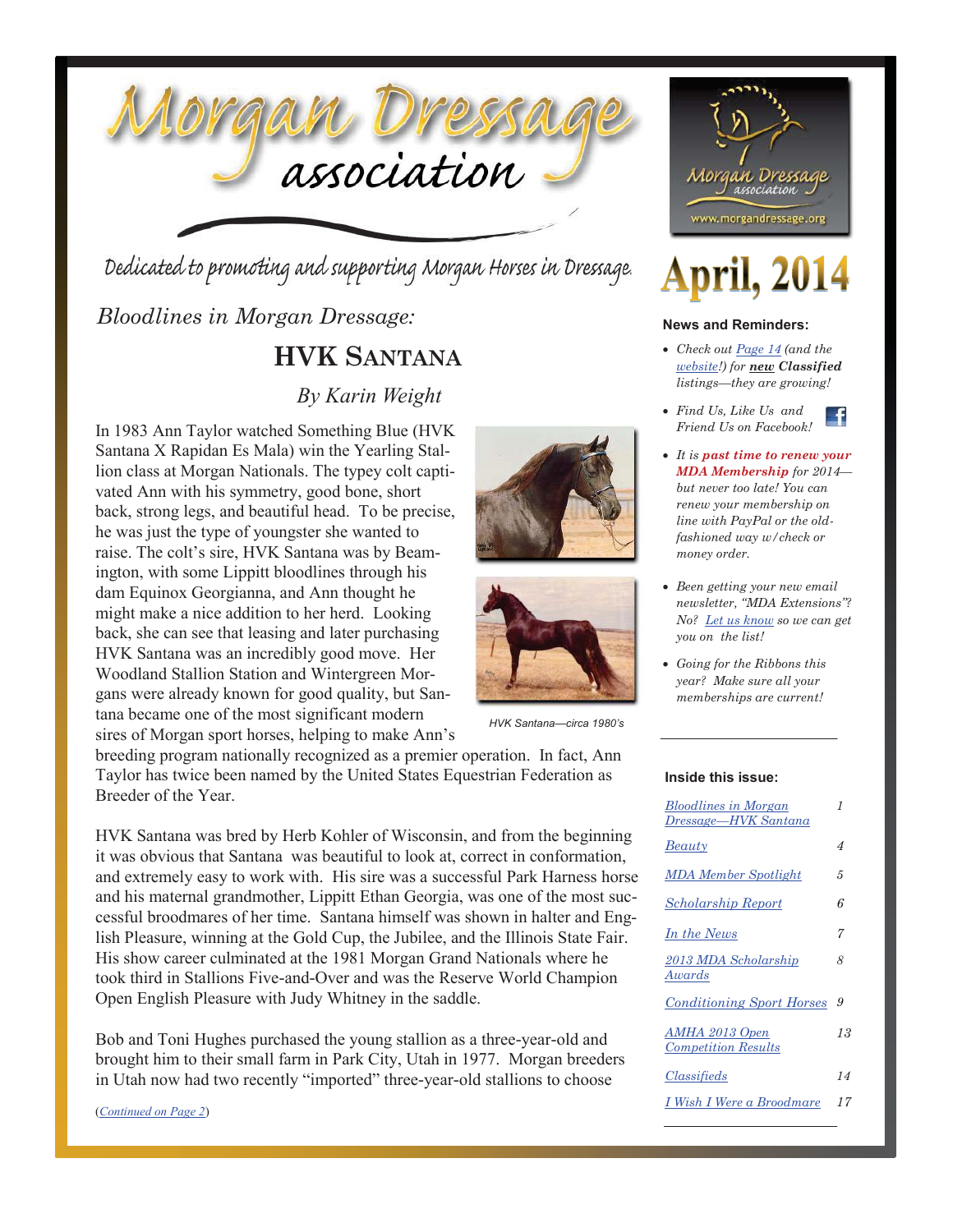## **Spotlight on the Members**



Rebecca Darragh and The Legacy of Scotmadison

*Scotty is one of the most talented horses I have ever owned. A registered Morgan, The Legacy of Scotmadison, aka Scotty, has three excellent gaits, beautiful conformation and just the best character. He has been a patient and willing schoolmaster for me while having just enough cheekiness to keep us all giggling through my rides. My trainer Elizabeth Austin enjoys his cheeky overachiever attitude. Competing in the Champlain Dressage Schooling Series in our first season we finished first, winning Training Level Champions for 2012. Progressing on in our second season, we came out strong in the CDSS Series winning First Level Champion for 2013. In 2013, we also competed successfully in three rated shows. Whether we are hacking out, playing around, schooling or showing, Scotty and I have developed a strong bond; Scotty has become the partner I always hoped to find. His talent, temperament and willingness do him credit and are a testament to the versatility of the Morgan breed. Scotty has made my dreams come true. ~ Rebecca Darragh*

*I began riding dressage (and horses) at the age of 50. The purchase of my seventeen-yearold Morgan gelding, Aldoras Noble Heir (Sparfield Aristocrat X Replica Trina) was my gift to myself upon retirement after 25 years as an FBI Agent. With five moves in my career, mostly to big cities on both the east and west coast, owning a horse wasn't always an option. Noble is my first horse. I bought him when he was five-years-old and twelve years later we are still learning the dance.*

*His trainers have all remarked at how he tries so hard to please, will sometimes do what he "thinks" you want him to do and how he will not quit. A trainer once remarked as to how Noble could have gone further up the levels with a more experienced rider. I didn't take offense, as I am an inexperienced rider, but took great satisfaction that I own such a wonderful horse. Members of the Central Oregon Chapter of the Oregon Dressage Society have offered to buy him, but the answer will always be "No, he is home to stay."* 

Debra Frugilti and Aldoras Noble Heir

*We are First Level and are still trying for that elusive 60% at First Level Test Three at a recognized show. Three years ago Karen Robinson at Applause Dressage created a First Level Freestyle for Noble, but the following summer was laminitis and last summer was colic, knocking us out of both show seasons. However, since Noble is a Morgan and no quitter, neither will I. I hope to find him a companion dressage gelding, older like we are, kind, gentle and forgiving.*

*I hope to ride another ten or fifteen years and, with luck, join the USDF Century Club with my Morgan, America's horse. Do I wish I had begun riding earlier? Absolutely, but better late than never. We are each given different blessings in life and I count my Morgan as one of my blessings. The winds of heaven do blow between a horses ears. ~ Debra Frigulti*

 *Looking for something to visit over the fence about? Have an interesting story you want to share? A little (or big) brag? Well here is your chance!* 

Send us a short (two or three paragraphs) tale about yourself and your Morgan horse (with a picture, of course!) and we will be happy to share your story with the rest of the MDA Membership on our "Spotlight on the Members" page. Come on, don't be shy...we would love to hear from you! Send your story and photos to sally@montanasky.us

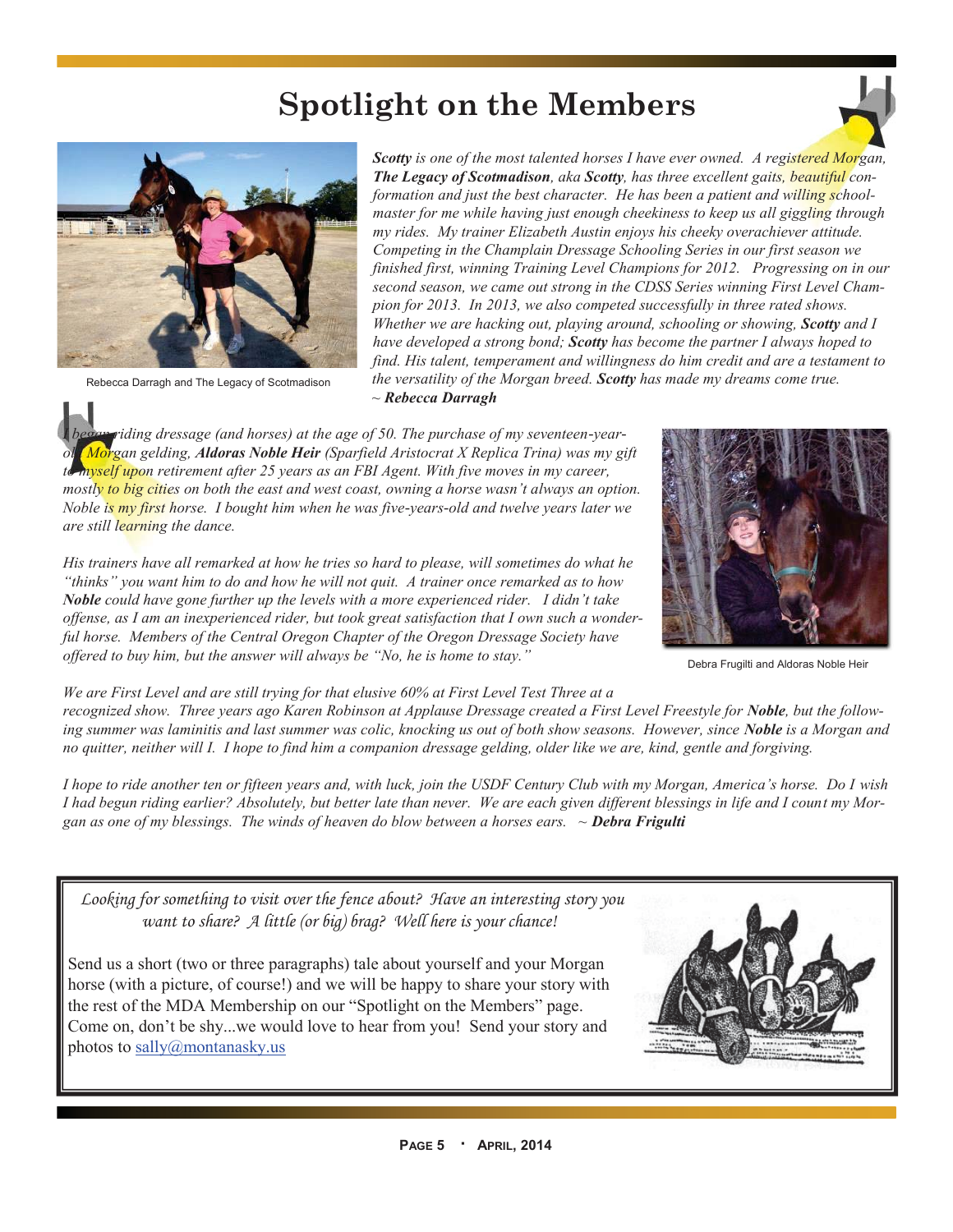

# **Morgan Dressage Association 2013 Scholarship Awards**



Each year the Morgan Dressage Association awards scholarships to riders with the objectives of promoting Morgans in dressage, and assisting MDA members in advancing in the sport of dressage. We are delighted to announce the four winners of scholarships for calendar year 2014.

#### **REBECCA DARRAGH**

Rebecca Darragh, from Panton, Vermont, is our in the AA Training/First Level category winner. Her Morgan, The Legacy of Scotmadison (Charlestown Scotland x Equinox Mademoiselle), picked her in January 2012 and they have never looked back. They are actively showing at First Level with scores in the 70s. She is planning to use her scholarship to pay for lessons and clinics to advance into Second Level. Her long-term goal is to take Scotty to Grand Prix. You can see a video of Rebecca and Scotty at http://bit.ly/1ceYZaT.



Rebecca Darragh and The Legacy of Scotmadison

#### **DEE LOVELESS**



Dee Loveless and PVF Power Factor

#### **JACLYN SINK**

Dee Loveless, of Monson, Massachusetts, is our winner at Fourth/FEI with PVF Power Factor (Equinox Challenge x JPR Have Mercy). "Moe" is 9-years-old and doing well at Fourth. She has been a professional in dressage for more than two decades and Moe is the third Morgan she has brought up through the levels. She is using her scholarship to help pay for a month in training in Florida this winter with her regular trainer. See a video of Dee and More here: http://bit.ly/1dxszYS.

Jaclyn Sink, from Dayton, Maryland, is our winner in the Junior/Young Rider category. She has owned her Morgan, Sil'Sations Spirit (Statesmans Silhouette x Ken-Mar Sensation) since she was 7-years-old and has been riding dressage for 12 years. Jaclyn and Spirit are showing at Third Level and schooling Fourth. She is planning to use her award for lessons and clinics to prepare for showing at Fourth Level this coming show season. Her longer-term goals are to compete Spirit through PSG and earn her Silver Medal with him. You can see videos of Jaclyn and Spirit at http://youtu.be/zygwweDG-v1 and http://youtu.be/m\_QrWHe-TZI.



Jaclyn Sink and Sil'Sations Spirit



Rebecca Totten and Kennebec Starwalker

#### **REBECCA TOTTEN**

Rebecca Totten, from West Bath, Maine, took the Second/Third Level scholarship. Her Morgan is Kennebec Starwalker (Triple S Dark Eagle x Kennebec Starflower). From her beginning in riding at Kennebec Morgans, she has focused on dressage, and has brought her horse from foaling to Third Level. She plans to use her scholarship to solidify Starwalker's changes and collection to move him up to Fourth Level and on from there. Long term goals include earning her Bronze, Silver, and Gold Medals, and also her AMHA Silver and Gold Dressage Medallions. You can see video of Becky and Starwalker at http://youtu.be/Nke7rQOxKfY.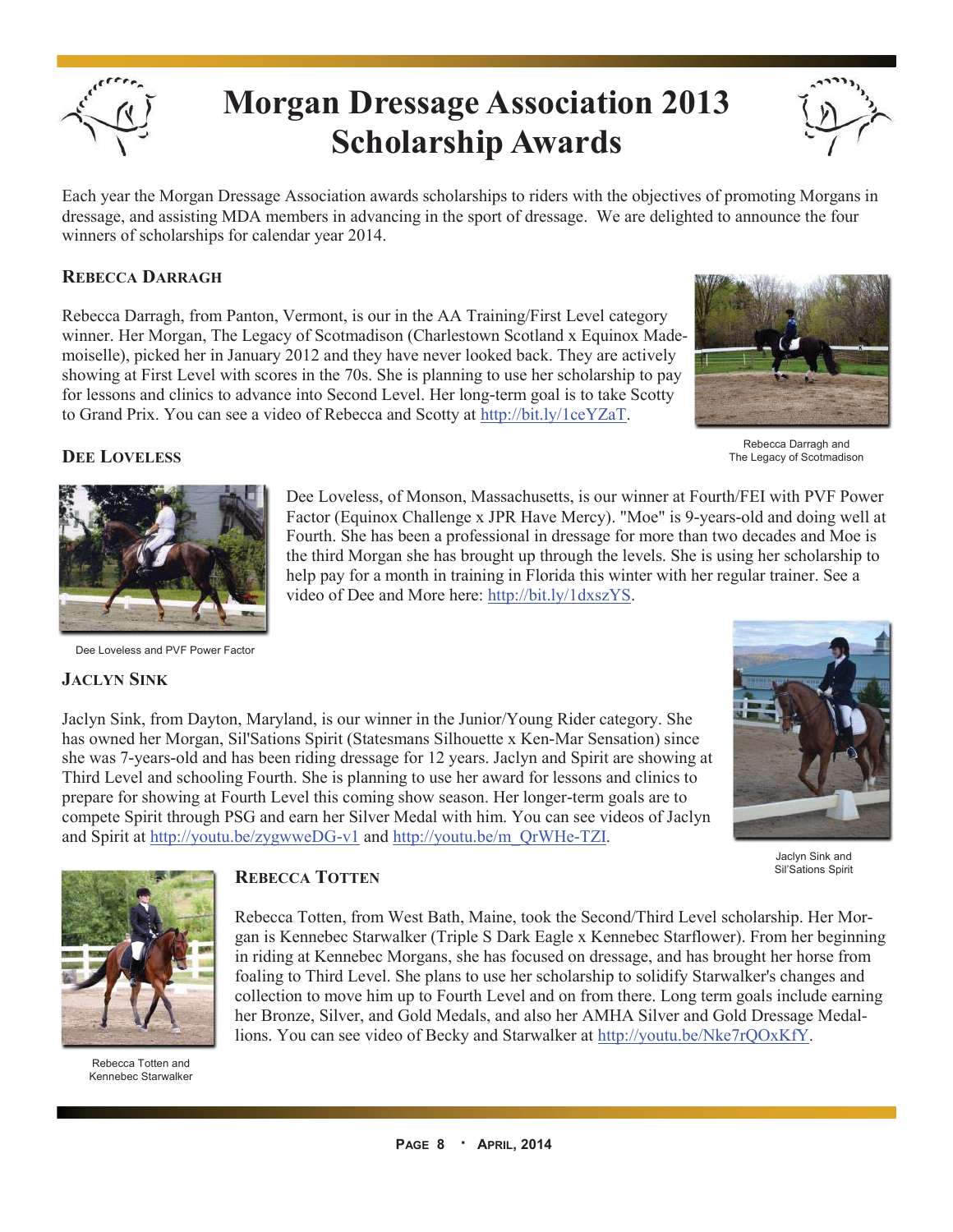### **Conditioning Sport Horses**

### *By Hilary M. Clayton, BVMS, PhD, Dipl. ACVSMR, MRCVS*

#### *Introduction*

Preparation of a horse for competition involves a combination of training and conditioning. Training develops neuromuscular coordination and mental discipline, whereas conditioning induces physiological and structural adaptations in the body tissues that maximizes performance and maintain soundness.

Equestrian sports encompass a diverse range of activities and an equally diverse range of conditioning methods must be used to address specific requirements of different sports. The best results are obtained when conditioning workouts are tailored to individual circumstances. Factors to be considered include the age and training history of the horse, presence of injuries, nature of the sport and level of competition, local terrain and weather and timing of major competitions during the season.

#### *Types of Conditioning*

Cardiovascular fitness, muscular strength and flexibility are components of fitness in sport horses. The requirements for each component vary with the sport.

- Cardiovascular conditioning enhances the ability of the respiratory, cardiovascular and muscular systems to produce energy by the appropriate metabolic pathways;
- Strength training increases the strength, power or endurance of specific muscle groups;
- Suppling exercises increase the range of motion of the joints.

#### *Conditioning Principles*

The volume of work depends on the frequency, intensity, and duration of the workouts. These variables are manipulated to improve, maintain or reduce the horse's fitness level. If the horse performs the same exercise every day, it reaches and maintains a certain level of fitness but does not continue to become fitter. Improvements in fitness result from gradual increases in the volume of exercise; after each incremental increase the new workload is maintained over the next few workouts to allow the body to adapt before another increase is applied. The alternation of an increment in the workload with a period of adaptation is known as progressive loading. If regular exercise ceases or is reduced in volume, the exercise-induced changes are reversed.

The short term effect of a strenuous workout is to produce microscopic tissue damage which usually heals within 2 days. Through repeated cycles of damage and repair, the musculoskeletal tissues are able to adapt to the regular pattern of exercise. In the long term, these adaptations enhance the horse's ability to produce energy and strengthen the supporting structures (hoof, bone, cartilage, ligament and tendon).

Insufficient exercise fails to produce a beneficial adaptation, but too much exercise or insufficient recovery time between workouts leads to repetitive strain injuries. By performing different types of exercise on successive days and by allowing easy days between strenuous workouts, the risk of injury is reduced.

The body tissues vary in their rate of adaptation to exercise. In horses, the cardiovascular and muscular systems respond rapidly, with significant changes being produced in only a few weeks. In contrast, the supporting structures in the limbs

(*Continued on Page 10*)



"Preparation for competition involves a combination of training and conditioning" (Kate Rawlinson and RG Flyhawk's Destiny)